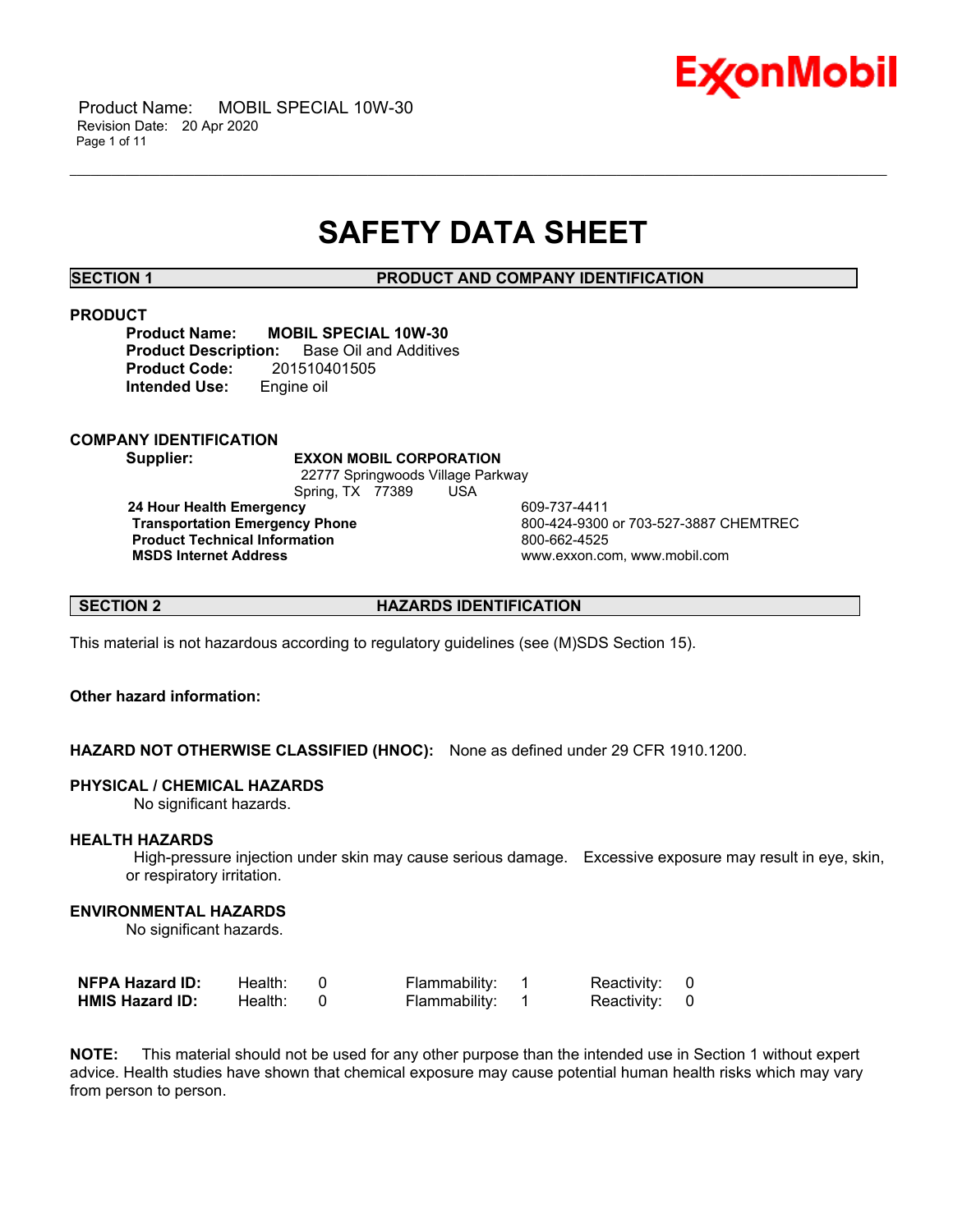

 Product Name: MOBIL SPECIAL 10W-30 Revision Date: 20 Apr 2020 Page 2 of 11

# **SECTION 3 COMPOSITION / INFORMATION ON INGREDIENTS**

This material is defined as a mixture.

# **Hazardous Substance(s) or Complex Substance(s) required for disclosure**

| <b>Name</b>                                                          | CAS#       |                | <b>GHS Hazard Codes</b> |
|----------------------------------------------------------------------|------------|----------------|-------------------------|
|                                                                      |            | Concentration* |                         |
| BENZENAMINE, AR-NONYL-N-(NONYL PHENYL)-                              | 36878-20-3 | 1 - < 5%       | H413                    |
| <b>ISEVERELY HYDROTREATED HEAVY PARAFFINIC</b><br><b>IDISTILLATE</b> | 64742-54-7 | $1 - 5\%$      | H <sub>304</sub>        |
| <b>ISOLVENT DEWAXED HEAVY PARAFFINIC DISTILLATE</b>                  | 64742-65-0 | 1 - < 5%       | H <sub>304</sub>        |
| <b>IZINC BIS(O.O-DIISOOCTYL) BIS(DITHIOPHOSPHATE)</b>                | 28629-66-5 | $0.1 - 5.1\%$  | H315, H318, H401, H411  |

\_\_\_\_\_\_\_\_\_\_\_\_\_\_\_\_\_\_\_\_\_\_\_\_\_\_\_\_\_\_\_\_\_\_\_\_\_\_\_\_\_\_\_\_\_\_\_\_\_\_\_\_\_\_\_\_\_\_\_\_\_\_\_\_\_\_\_\_\_\_\_\_\_\_\_\_\_\_\_\_\_\_\_\_\_\_\_\_\_\_\_\_\_\_\_\_\_\_\_\_\_\_\_\_\_\_\_\_\_\_\_\_\_\_\_\_\_\_

\* All concentrations are percent by weight unless material is a gas. Gas concentrations are in percent by volume.

As per paragraph (i) of 29 CFR 1910.1200, formulation is considered a trade secret and specific chemical identity and exact percentage (concentration) of composition may have been withheld. Specific chemical identity and exact percentage composition will be provided to health professionals, employees, or designated representatives in accordance with applicable provisions of paragraph (i).

# **SECTION 4 FIRST AID MEASURES**

### **INHALATION**

Remove from further exposure. For those providing assistance, avoid exposure to yourself or others. Use adequate respiratory protection. If respiratory irritation, dizziness, nausea, or unconsciousness occurs, seek immediate medical assistance. If breathing has stopped, assist ventilation with a mechanical device or use mouth-to-mouth resuscitation.

# **SKIN CONTACT**

Wash contact areas with soap and water. If product is injected into or under the skin, or into any part of the body, regardless of the appearance of the wound or its size, the individual should be evaluated immediately by a physician as a surgical emergency. Even though initial symptoms from high pressure injection may be minimal or absent, early surgical treatment within the first few hours may significantly reduce the ultimate extent of injury.

# **EYE CONTACT**

Flush thoroughly with water. If irritation occurs, get medical assistance.

#### **INGESTION**

First aid is normally not required. Seek medical attention if discomfort occurs.

#### **SECTION 5 FIRE FIGHTING MEASURES**

# **EXTINGUISHING MEDIA**

**Appropriate Extinguishing Media:** Use water fog, foam, dry chemical or carbon dioxide (CO2) to extinguish flames.

**Inappropriate Extinguishing Media:** Straight Streams of Water

# **FIRE FIGHTING**

**Fire Fighting Instructions:** Evacuate area. Prevent runoff from fire control or dilution from entering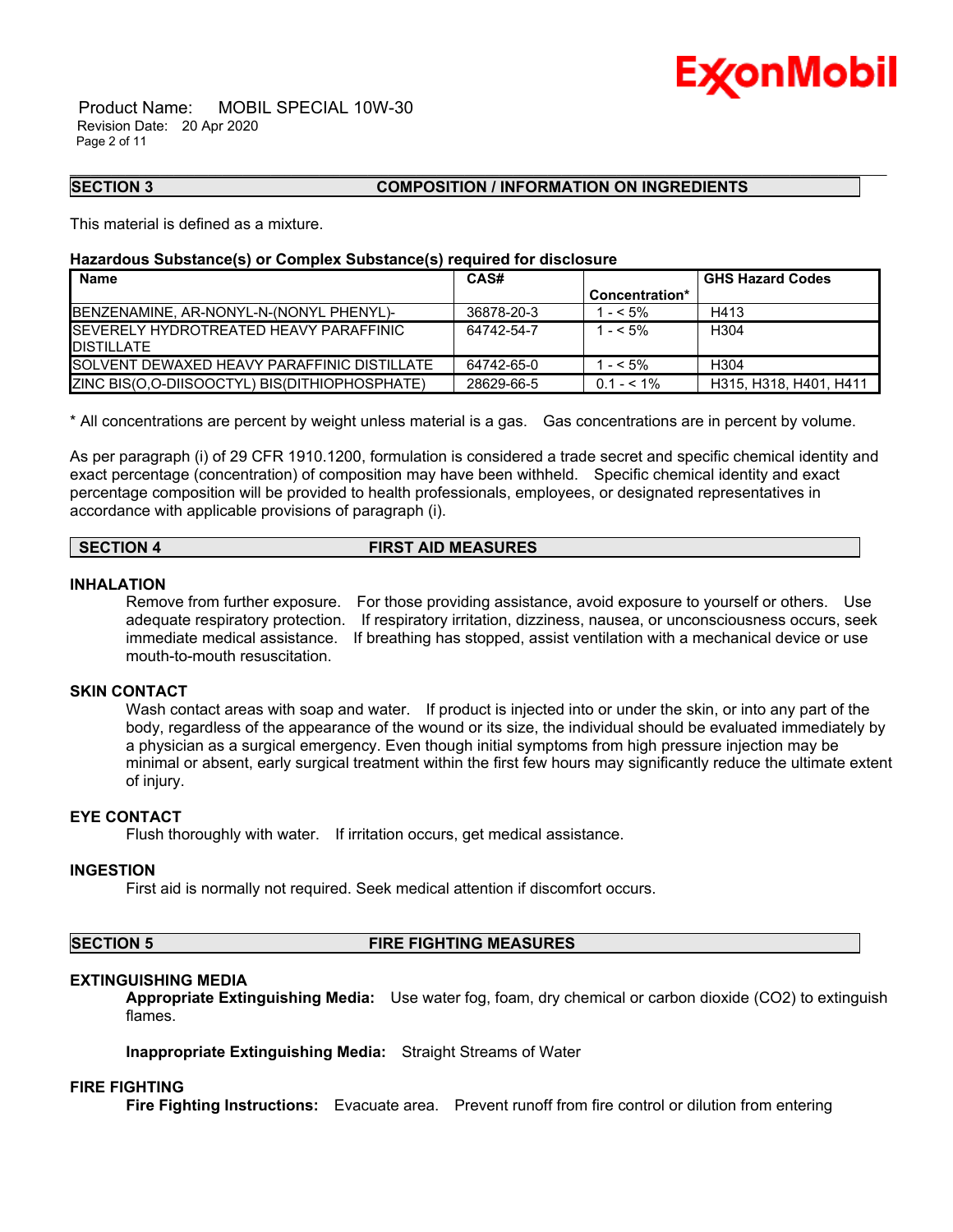

 Product Name: MOBIL SPECIAL 10W-30 Revision Date: 20 Apr 2020 Page 3 of 11

> streams, sewers, or drinking water supply. Firefighters should use standard protective equipment and in enclosed spaces, self-contained breathing apparatus (SCBA). Use water spray to cool fire exposed surfaces and to protect personnel.

\_\_\_\_\_\_\_\_\_\_\_\_\_\_\_\_\_\_\_\_\_\_\_\_\_\_\_\_\_\_\_\_\_\_\_\_\_\_\_\_\_\_\_\_\_\_\_\_\_\_\_\_\_\_\_\_\_\_\_\_\_\_\_\_\_\_\_\_\_\_\_\_\_\_\_\_\_\_\_\_\_\_\_\_\_\_\_\_\_\_\_\_\_\_\_\_\_\_\_\_\_\_\_\_\_\_\_\_\_\_\_\_\_\_\_\_\_\_

**Hazardous Combustion Products:** Aldehydes, Incomplete combustion products, Oxides of carbon, Smoke, Fume, Sulfur oxides

### **FLAMMABILITY PROPERTIES**

**Flash Point [Method]:** >200°C (392°F) [ASTM D-92] **Flammable Limits (Approximate volume % in air):** LEL: 0.9 UEL: 7.0 **Autoignition Temperature:** N/D

# **SECTION 6 ACCIDENTAL RELEASE MEASURES**

#### **NOTIFICATION PROCEDURES**

In the event of a spill or accidental release, notify relevant authorities in accordance with all applicable regulations. US regulations require reporting releases of this material to the environment which exceed the applicable reportable quantity or oil spills which could reach any waterway including intermittent dry creeks. The National Response Center can be reached at (800)424-8802.

### **PROTECTIVE MEASURES**

Avoid contact with spilled material. See Section 5 for fire fighting information. See the Hazard Identification Section for Significant Hazards. See Section 4 for First Aid Advice. See Section 8 for advice on the minimum requirements for personal protective equipment. Additional protective measures may be necessary, depending on the specific circumstances and/or the expert judgment of the emergency responders.

For emergency responders: Respiratory protection: respiratory protection will be necessary only in special cases, e.g., formation of mists. Half-face or full-face respirator with filter(s) for dust/organic vapor or Self Contained Breathing Apparatus (SCBA) can be used depending on the size of spill and potential level of exposure. If the exposure cannot be completely characterized or an oxygen deficient atmosphere is possible or anticipated, SCBA is recommended. Work gloves that are resistant to hydrocarbons are recommended. Gloves made of polyvinyl acetate (PVA) are not water-resistant and are not suitable for emergency use. Chemical goggles are recommended if splashes or contact with eyes is possible. Small spills: normal antistatic work clothes are usually adequate. Large spills: full body suit of chemical resistant, antistatic material is recommended.

#### **SPILL MANAGEMENT**

Land Spill: Stop leak if you can do it without risk. Recover by pumping or with suitable absorbent.

**Water Spill:** Stop leak if you can do it without risk. Confine the spill immediately with booms. Warn other shipping. Remove from the surface by skimming or with suitable absorbents. Seek the advice of a specialist before using dispersants.

Water spill and land spill recommendations are based on the most likely spill scenario for this material; however, geographic conditions, wind, temperature, (and in the case of a water spill) wave and current direction and speed may greatly influence the appropriate action to be taken. For this reason, local experts should be consulted. Note: Local regulations may prescribe or limit action to be taken.

#### **ENVIRONMENTAL PRECAUTIONS**

Large Spills: Dike far ahead of liquid spill for later recovery and disposal. Prevent entry into waterways, sewers, basements or confined areas.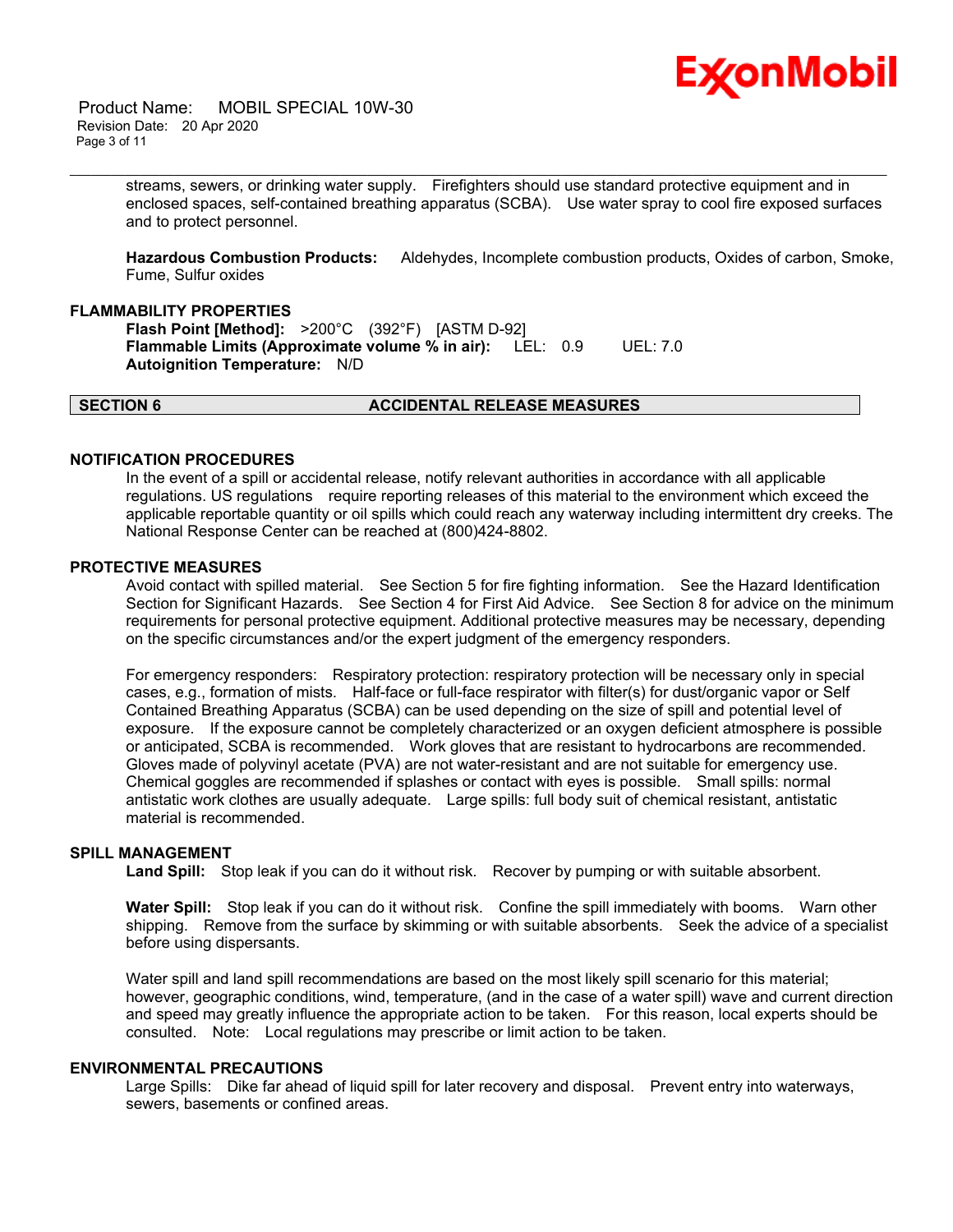

# **SECTION 7 HANDLING AND STORAGE**

\_\_\_\_\_\_\_\_\_\_\_\_\_\_\_\_\_\_\_\_\_\_\_\_\_\_\_\_\_\_\_\_\_\_\_\_\_\_\_\_\_\_\_\_\_\_\_\_\_\_\_\_\_\_\_\_\_\_\_\_\_\_\_\_\_\_\_\_\_\_\_\_\_\_\_\_\_\_\_\_\_\_\_\_\_\_\_\_\_\_\_\_\_\_\_\_\_\_\_\_\_\_\_\_\_\_\_\_\_\_\_\_\_\_\_\_\_\_

### **HANDLING**

Avoid contact with used product. Prevent small spills and leakage to avoid slip hazard. Material can accumulate static charges which may cause an electrical spark (ignition source). When the material is handled in bulk, an electrical spark could ignite any flammable vapors from liquids or residues that may be present (e.g., during switch-loading operations). Use proper bonding and/or ground procedures. However, bonding and grounds may not eliminate the hazard from static accumulation. Consult local applicable standards for guidance. Additional references include American Petroleum Institute 2003 (Protection Against Ignitions Arising out of Static, Lightning and Stray Currents) or National Fire Protection Agency 77 (Recommended Practice on Static Electricity) or CENELEC CLC/TR 50404 (Electrostatics - Code of practice for the avoidance of hazards due to static electricity).

**Static Accumulator:** This material is a static accumulator.

### **STORAGE**

The type of container used to store the material may affect static accumulation and dissipation. Do not store in open or unlabelled containers.

# **SECTION 8 EXPOSURE CONTROLS / PERSONAL PROTECTION**

# **EXPOSURE LIMIT VALUES**

#### **Exposure limits/standards (Note: Exposure limits are not additive)**

| <b>Substance Name</b>                                       | <b>Form</b>            | <b>Limit / Standard</b> |                  | <b>NOTE</b> | <b>Source</b> |
|-------------------------------------------------------------|------------------------|-------------------------|------------------|-------------|---------------|
| SEVERELY HYDROTREATED HEAVY<br>PARAFFINIC DISTILLATE        | Mist.                  | <b>TWA</b>              | $5 \text{ mg/m}$ | N/A         | OSHA 71       |
| SEVERELY HYDROTREATED HEAVY<br><b>PARAFFINIC DISTILLATE</b> | Inhalable<br>fraction. | <b>TWA</b>              | $5 \text{ mg/m}$ | N/A         | <b>ACGIH</b>  |
| SOLVENT DEWAXED HEAVY<br><b>PARAFFINIC DISTILLATE</b>       | Mist.                  | <b>TWA</b>              | $5 \text{ mg/m}$ | N/A         | OSHA 71       |
| SOLVENT DEWAXED HEAVY<br><b>PARAFFINIC DISTILLATE</b>       | Inhalable<br>fraction. | <b>TWA</b>              | $5 \text{ mg/m}$ | N/A         | <b>ACGIH</b>  |

**Exposure limits/standards for materials that can be formed when handling this product:** When mists/aerosols can occur the following are recommended:  $5 \text{ mg/m}^3$  - ACGIH TLV (inhalable fraction),  $5 \text{ mg/m}^3$  - OSHA PEL.

NOTE: Limits/standards shown for guidance only. Follow applicable regulations.

No biological limits allocated.

# **ENGINEERING CONTROLS**

The level of protection and types of controls necessary will vary depending upon potential exposure conditions. Control measures to consider:

No special requirements under ordinary conditions of use and with adequate ventilation.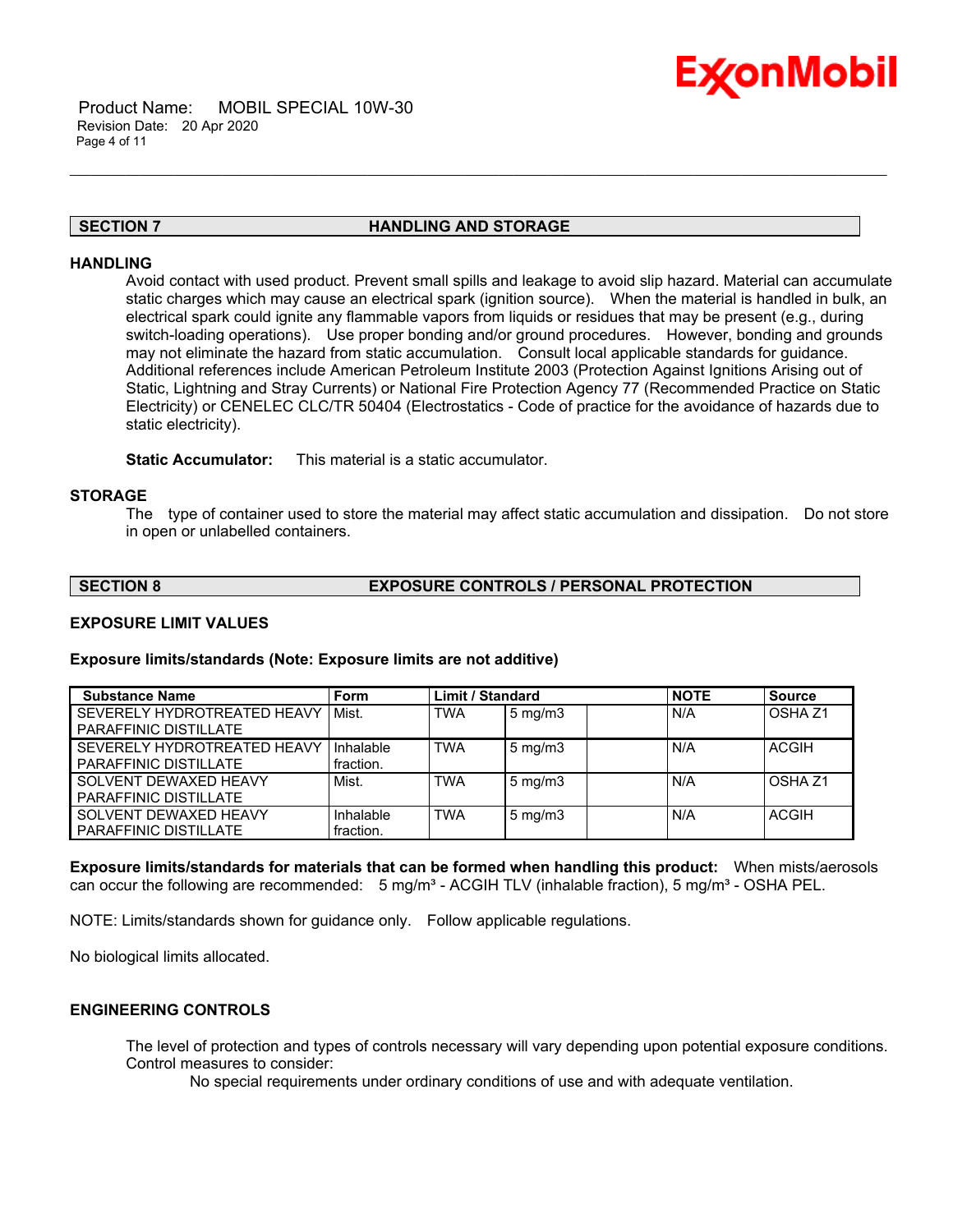

 Product Name: MOBIL SPECIAL 10W-30 Revision Date: 20 Apr 2020 Page 5 of 11

# **PERSONAL PROTECTION**

Personal protective equipment selections vary based on potential exposure conditions such as applications, handling practices, concentration and ventilation. Information on the selection of protective equipment for use with this material, as provided below, is based upon intended, normal usage.

\_\_\_\_\_\_\_\_\_\_\_\_\_\_\_\_\_\_\_\_\_\_\_\_\_\_\_\_\_\_\_\_\_\_\_\_\_\_\_\_\_\_\_\_\_\_\_\_\_\_\_\_\_\_\_\_\_\_\_\_\_\_\_\_\_\_\_\_\_\_\_\_\_\_\_\_\_\_\_\_\_\_\_\_\_\_\_\_\_\_\_\_\_\_\_\_\_\_\_\_\_\_\_\_\_\_\_\_\_\_\_\_\_\_\_\_\_\_

**Respiratory Protection:** If engineering controls do not maintain airborne contaminant concentrations at a level which is adequate to protect worker health, an approved respirator may be appropriate. Respirator selection, use, and maintenance must be in accordance with regulatory requirements, if applicable. Types of respirators to be considered for this material include:

No special requirements under ordinary conditions of use and with adequate ventilation.

For high airborne concentrations, use an approved supplied-air respirator, operated in positive pressure mode. Supplied air respirators with an escape bottle may be appropriate when oxygen levels are inadequate, gas/vapor warning properties are poor, or if air purifying filter capacity/rating may be exceeded.

**Hand Protection:** Any specific glove information provided is based on published literature and glove manufacturer data. Glove suitability and breakthrough time will differ depending on the specific use conditions. Contact the glove manufacturer for specific advice on glove selection and breakthrough times for your use conditions. Inspect and replace worn or damaged gloves. The types of gloves to be considered for this material include:

No protection is ordinarily required under normal conditions of use.

**Eye Protection:** If contact is likely, safety glasses with side shields are recommended.

**Skin and Body Protection:** Any specific clothing information provided is based on published literature or manufacturer data. The types of clothing to be considered for this material include:

 No skin protection is ordinarily required under normal conditions of use. In accordance with good industrial hygiene practices, precautions should be taken to avoid skin contact.

**Specific Hygiene Measures:** Always observe good personal hygiene measures, such as washing after handling the material and before eating, drinking, and/or smoking. Routinely wash work clothing and protective equipment to remove contaminants. Discard contaminated clothing and footwear that cannot be cleaned. Practice good housekeeping.

#### **ENVIRONMENTAL CONTROLS**

 Comply with applicable environmental regulations limiting discharge to air, water and soil. Protect the environment by applying appropriate control measures to prevent or limit emissions.

# **SECTION 9 PHYSICAL AND CHEMICAL PROPERTIES**

**Note: Physical and chemical properties are provided for safety, health and environmental considerations only and may not fully represent product specifications. Contact the Supplier for additional information.**

### **GENERAL INFORMATION**

**Physical State:** Liquid **Color:** Brown **Odor:** Characteristic **Odor Threshold:** N/D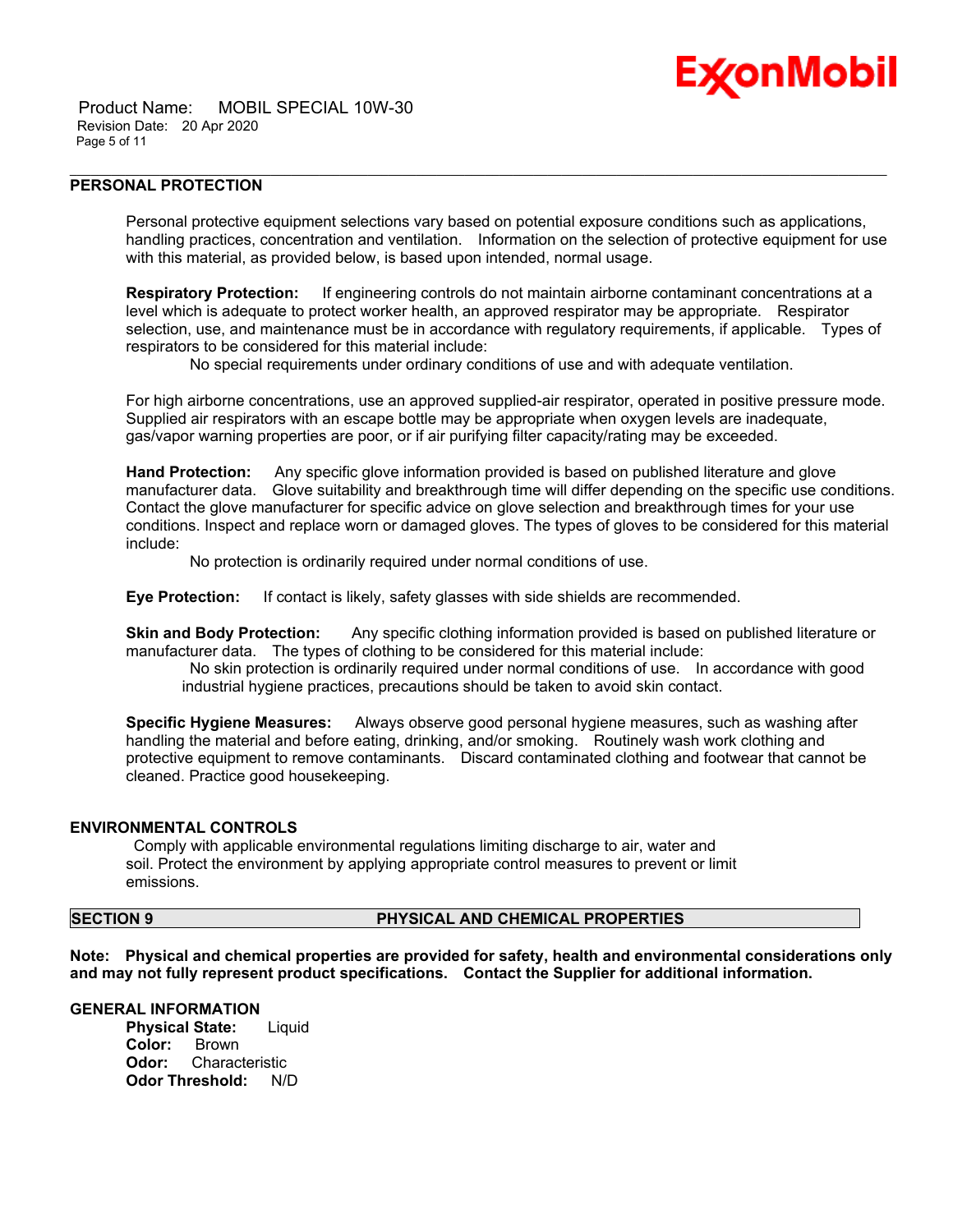

 Product Name: MOBIL SPECIAL 10W-30 Revision Date: 20 Apr 2020 Page 6 of 11

**IMPORTANT HEALTH, SAFETY, AND ENVIRONMENTAL INFORMATION Relative Density (at 15.6 °C):** 0.858 **Flammability (Solid, Gas): N/A**<br>**Flash Point [Method]:** >200 **Flash Point [Method]:** >200°C (392°F) [ASTM D-92] **Flammable Limits (Approximate volume % in air):** LEL: 0.9 UEL: 7.0 **Autoignition Temperature:** N/D **Boiling Point / Range:** > 316°C (600°F) **Decomposition Temperature:** N/D **Vapor Density (Air = 1):** N/D **Vapor Pressure:** < 0.013 kPa (0.1 mm Hg) at 20 °C **Evaporation Rate (n-butyl acetate = 1):** N/D **pH:** N/A **Log Pow (n-Octanol/Water Partition Coefficient):** > 3.5 **Solubility in Water:** Negligible **Viscosity:** 64 cSt (64 mm2/sec) at 40 °C | 10.3 cSt (10.3 mm2/sec) at 100 °C [ASTM D 445] **Oxidizing Properties:** See Hazards Identification Section.

\_\_\_\_\_\_\_\_\_\_\_\_\_\_\_\_\_\_\_\_\_\_\_\_\_\_\_\_\_\_\_\_\_\_\_\_\_\_\_\_\_\_\_\_\_\_\_\_\_\_\_\_\_\_\_\_\_\_\_\_\_\_\_\_\_\_\_\_\_\_\_\_\_\_\_\_\_\_\_\_\_\_\_\_\_\_\_\_\_\_\_\_\_\_\_\_\_\_\_\_\_\_\_\_\_\_\_\_\_\_\_\_\_\_\_\_\_\_

### **OTHER INFORMATION**

**Freezing Point:** N/D **Melting Point:** N/A **Pour Point:** -27°C (-17°F) **DMSO Extract (mineral oil only), IP-346:** < 3 %wt

# **SECTION 10 STABILITY AND REACTIVITY**

**REACTIVITY:** See sub-sections below.

**STABILITY:** Material is stable under normal conditions.

**CONDITIONS TO AVOID:** Excessive heat. High energy sources of ignition.

**MATERIALS TO AVOID:** Strong oxidizers

**HAZARDOUS DECOMPOSITION PRODUCTS:** Material does not decompose at ambient temperatures.

**POSSIBILITY OF HAZARDOUS REACTIONS:** Hazardous polymerization will not occur.

**SECTION 11 TOXICOLOGICAL INFORMATION**

# **INFORMATION ON TOXICOLOGICAL EFFECTS**

| <b>Hazard Class</b>                                 | <b>Conclusion / Remarks</b>                                |  |  |
|-----------------------------------------------------|------------------------------------------------------------|--|--|
| <b>Inhalation</b>                                   |                                                            |  |  |
| Acute Toxicity: No end point data for<br>Imaterial. | Minimally Toxic. Based on assessment of the components.    |  |  |
| Irritation: No end point data for material.         | Negligible hazard at ambient/normal handling temperatures. |  |  |
| Ingestion                                           |                                                            |  |  |
| Acute Toxicity: No end point data for<br>material.  | Minimally Toxic. Based on assessment of the components.    |  |  |
| <b>Skin</b>                                         |                                                            |  |  |
| Acute Toxicity: No end point data for               | Minimally Toxic. Based on assessment of the components.    |  |  |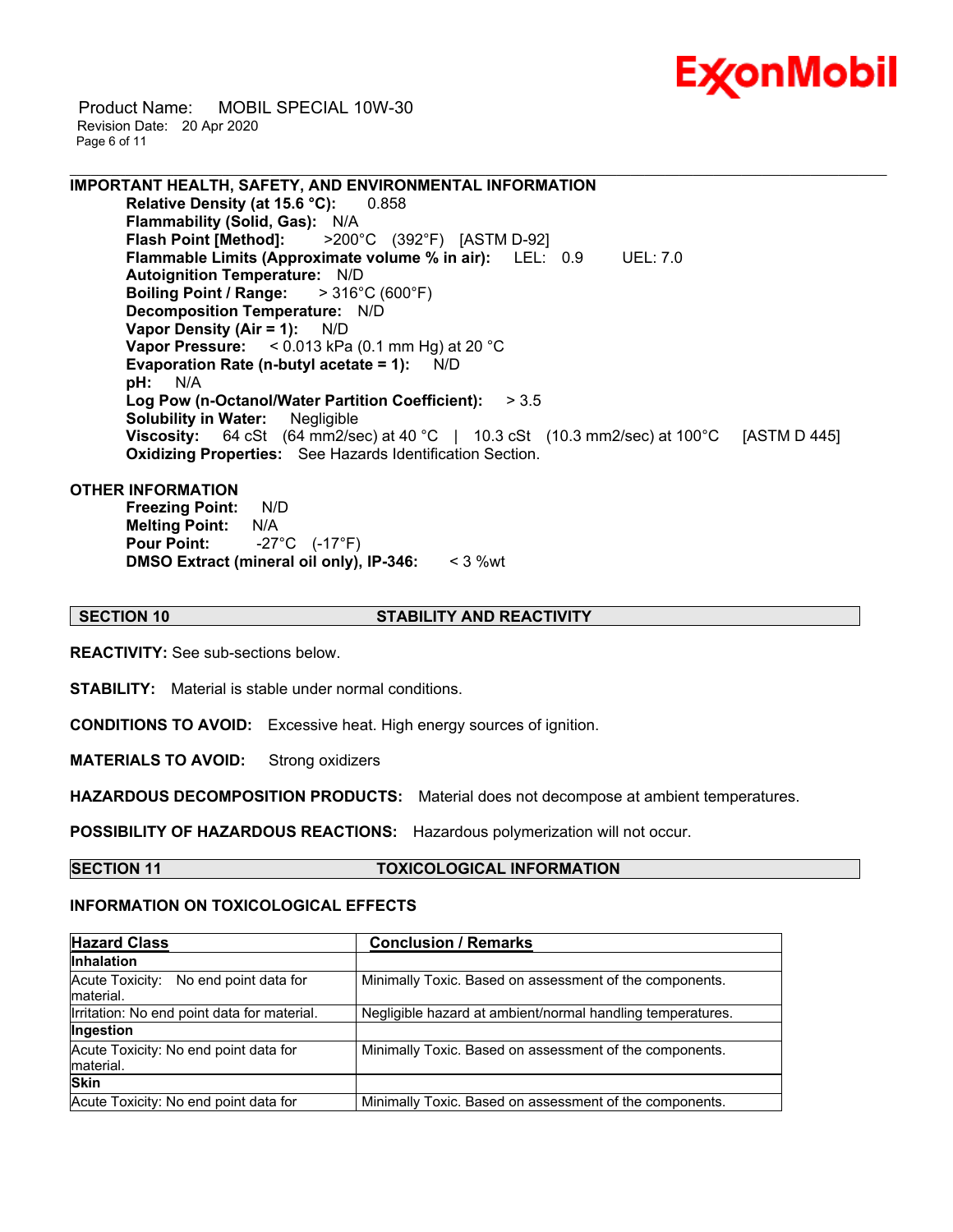

 Product Name: MOBIL SPECIAL 10W-30 Revision Date: 20 Apr 2020 Page 7 of 11

| material.                                                          |                                                                                                    |  |
|--------------------------------------------------------------------|----------------------------------------------------------------------------------------------------|--|
| Skin Corrosion/Irritation: No end point data                       | Negligible irritation to skin at ambient temperatures. Based on                                    |  |
| lfor material.                                                     | assessment of the components.                                                                      |  |
| Eye                                                                |                                                                                                    |  |
| Serious Eye Damage/Irritation: No end point<br>ldata for material. | May cause mild, short-lasting discomfort to eyes. Based on                                         |  |
|                                                                    | assessment of the components.                                                                      |  |
| lSensitization                                                     |                                                                                                    |  |
| Respiratory Sensitization: No end point data<br>lfor material.     | Not expected to be a respiratory sensitizer.                                                       |  |
| Skin Sensitization: No end point data for                          | Not expected to be a skin sensitizer. Based on assessment of the                                   |  |
| lmaterial.                                                         | components.                                                                                        |  |
| <b>Aspiration: Data available.</b>                                 | Not expected to be an aspiration hazard. Based on physico-<br>chemical properties of the material. |  |
| <b>Germ Cell Mutagenicity: No end point data</b>                   | Not expected to be a germ cell mutagen. Based on assessment of                                     |  |
| lfor material.                                                     | the components.                                                                                    |  |
| <b>Carcinogenicity:</b> No end point data for<br>lmaterial.        | Not expected to cause cancer. Based on assessment of the<br>components.                            |  |
| Reproductive Toxicity: No end point data                           | Not expected to be a reproductive toxicant. Based on assessment                                    |  |
| lfor material.                                                     | of the components.                                                                                 |  |
| <b>Lactation:</b> No end point data for material.                  | Not expected to cause harm to breast-fed children.                                                 |  |
| <b>Specific Target Organ Toxicity (STOT)</b>                       |                                                                                                    |  |
| Single Exposure: No end point data for                             | Not expected to cause organ damage from a single exposure.                                         |  |
| material.                                                          |                                                                                                    |  |
| Repeated Exposure: No end point data for                           | Not expected to cause organ damage from prolonged or repeated                                      |  |
| material.                                                          | exposure. Based on assessment of the components.                                                   |  |

\_\_\_\_\_\_\_\_\_\_\_\_\_\_\_\_\_\_\_\_\_\_\_\_\_\_\_\_\_\_\_\_\_\_\_\_\_\_\_\_\_\_\_\_\_\_\_\_\_\_\_\_\_\_\_\_\_\_\_\_\_\_\_\_\_\_\_\_\_\_\_\_\_\_\_\_\_\_\_\_\_\_\_\_\_\_\_\_\_\_\_\_\_\_\_\_\_\_\_\_\_\_\_\_\_\_\_\_\_\_\_\_\_\_\_\_\_\_

# **OTHER INFORMATION For the product itself:**

Diesel engine oils: Not carcinogenic in animals tests. Used and unused diesel engine oils did not produce any carcinogenic effects in chronic mouse skin painting studies.

 Oils that are used in gasoline engines may become hazardous and display the following properties: Carcinogenic in animal tests. Caused mutations in vitro. Possible allergen and photoallergen. Contains polycyclic aromatic compounds (PAC) from combustion products of gasoline and/or thermal degradation products.

# **Contains:**

Base oil severely refined: Not carcinogenic in animal studies. Representative material passes IP-346, Modified Ames test, and/or other screening tests. Dermal and inhalation studies showed minimal effects; lung non-specific infiltration of immune cells, oil deposition and minimal granuloma formation. Not sensitizing in test animals.

**The following ingredients are cited on the lists below:** None.

|                | --REGULATORY LISTS SEARCHED-- |               |
|----------------|-------------------------------|---------------|
| $1 =$ NTP CARC | $3 = IARC 1$                  | $5 = IARC2B$  |
| $2 = NTP$ SUS  | $4 = IARC 2A$                 | 6 = OSHA CARC |

**SECTION 12 ECOLOGICAL INFORMATION** 

The information given is based on data for the material, components of the material, or for similar materials, through the application of bridging principals.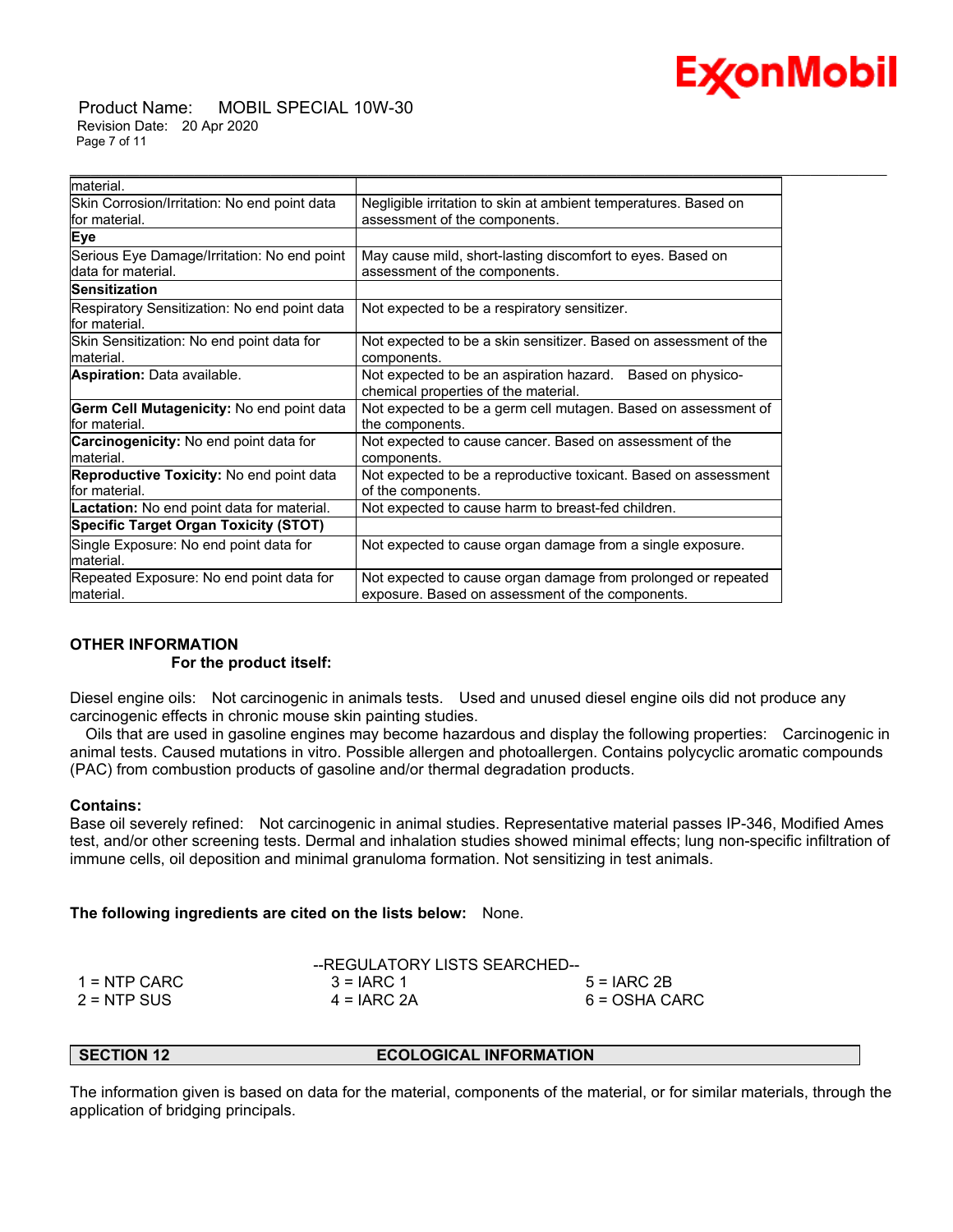

 Product Name: MOBIL SPECIAL 10W-30 Revision Date: 20 Apr 2020 Page 8 of 11

#### **ECOTOXICITY**

Material -- Not expected to be harmful to aquatic organisms.

# **MOBILITY**

 Base oil component -- Low solubility and floats and is expected to migrate from water to the land. Expected to partition to sediment and wastewater solids.

\_\_\_\_\_\_\_\_\_\_\_\_\_\_\_\_\_\_\_\_\_\_\_\_\_\_\_\_\_\_\_\_\_\_\_\_\_\_\_\_\_\_\_\_\_\_\_\_\_\_\_\_\_\_\_\_\_\_\_\_\_\_\_\_\_\_\_\_\_\_\_\_\_\_\_\_\_\_\_\_\_\_\_\_\_\_\_\_\_\_\_\_\_\_\_\_\_\_\_\_\_\_\_\_\_\_\_\_\_\_\_\_\_\_\_\_\_\_

# **PERSISTENCE AND DEGRADABILITY**

**Biodegradation:**

Base oil component -- Expected to be inherently biodegradable

### **BIOACCUMULATION POTENTIAL**

 Base oil component -- Has the potential to bioaccumulate, however metabolism or physical properties may reduce the bioconcentration or limit bioavailability.

# **SECTION 13 DISPOSAL CONSIDERATIONS**

Disposal recommendations based on material as supplied. Disposal must be in accordance with current applicable laws and regulations, and material characteristics at time of disposal.

#### **DISPOSAL RECOMMENDATIONS**

 Product is suitable for burning in an enclosed controlled burner for fuel value or disposal by supervised incineration at very high temperatures to prevent formation of undesirable combustion products.

### **REGULATORY DISPOSAL INFORMATION**

 RCRA Information: The unused product, in our opinion, is not specifically listed by the EPA as a hazardous waste (40 CFR, Part 261D), nor is it formulated to contain materials which are listed as hazardous wastes. It does not exhibit the hazardous characteristics of ignitability, corrositivity or reactivity and is not formulated with contaminants as determined by the Toxicity Characteristic Leaching Procedure (TCLP). However, used product may be regulated.

**Empty Container Warning** Empty Container Warning (where applicable): Empty containers may contain residue and can be dangerous. Do not attempt to refill or clean containers without proper instructions. Empty drums should be completely drained and safely stored until appropriately reconditioned or disposed. Empty containers should be taken for recycling, recovery, or disposal through suitably qualified or licensed contractor and in accordance with governmental regulations. DO NOT PRESSURISE, CUT, WELD, BRAZE, SOLDER, DRILL, GRIND, OR EXPOSE SUCH CONTAINERS TO HEAT, FLAME, SPARKS, STATIC ELECTRICITY, OR OTHER SOURCES OF IGNITION. THEY MAY EXPLODE AND CAUSE INJURY OR DEATH.

#### **SECTION 14 TRANSPORT INFORMATION**

- **LAND (DOT):** Not Regulated for Land Transport
- **LAND (TDG):** Not Regulated for Land Transport
- **SEA (IMDG):** Not Regulated for Sea Transport according to IMDG-Code

**Marine Pollutant:** No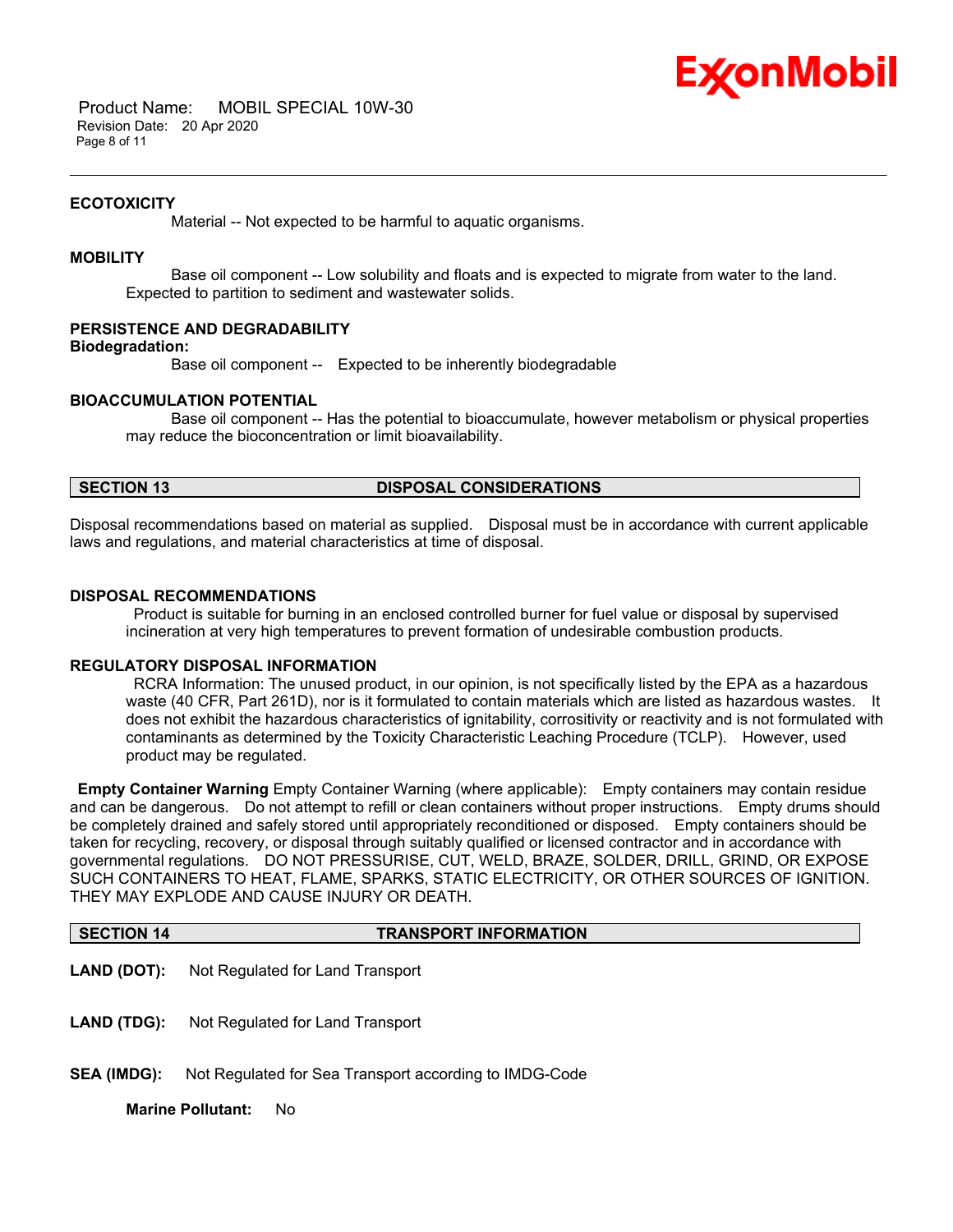

# **AIR (IATA):** Not Regulated for Air Transport

# **SECTION 15 REGULATORY INFORMATION**

**OSHA HAZARD COMMUNICATION STANDARD:** This material is not considered hazardous in accordance with OSHA HazCom 2012, 29 CFR 1910.1200.

\_\_\_\_\_\_\_\_\_\_\_\_\_\_\_\_\_\_\_\_\_\_\_\_\_\_\_\_\_\_\_\_\_\_\_\_\_\_\_\_\_\_\_\_\_\_\_\_\_\_\_\_\_\_\_\_\_\_\_\_\_\_\_\_\_\_\_\_\_\_\_\_\_\_\_\_\_\_\_\_\_\_\_\_\_\_\_\_\_\_\_\_\_\_\_\_\_\_\_\_\_\_\_\_\_\_\_\_\_\_\_\_\_\_\_\_\_\_

**Listed or exempt from listing/notification on the following chemical inventories:** AIIC, DSL, ENCS, IECSC, ISHL, KECI, PICCS, TCSI, TSCA

**SARA 302:** No chemicals in this material are subject to the reporting requirements of SARA Title III, Section 302

### **SARA (311/312) REPORTABLE GHS HAZARD CLASSES:** None.

**SARA (313) TOXIC RELEASE INVENTORY:** This material contains no chemicals subject to the supplier notification requirements of the SARA 313 Toxic Release Program.

#### **The following ingredients are cited on the lists below:**

| <b>Chemical Name</b>                                                                  | <b>CAS Number</b> | <b>List Citations</b> |
|---------------------------------------------------------------------------------------|-------------------|-----------------------|
| 2-PENTANOL, 4-METHYL-,<br><b>IHYDROGEN</b><br>PHOSPHORODITHIOATE, ZINC<br><b>SALT</b> | 2215-35-2         | 15                    |
| <b>ISEVERELY HYDROTREATED</b><br><b>IHEAVY PARAFFINIC</b><br><b>DISTILLATE</b>        | 64742-54-7        | 17, 18, 19            |
| ZINC BIS(O,O-DIISOOCTYL)<br>BIS(DITHIOPHOSPHATE)                                      | 28629-66-5        | 15                    |

# --REGULATORY LISTS SEARCHED--

| 1 = ACGIH ALL  | $6 = TSCA$ 5a2     | $11 = CA$ P65 REPRO | $16 = MN$ RTK |
|----------------|--------------------|---------------------|---------------|
| $2 = ACGIH A1$ | $7 = TSCA5e$       | $12$ = CA RTK       | $17 = NJ RTK$ |
| $3 = ACGH A2$  | $8 = TSCA6$        | $13 = IL$ RTK       | $18 = PA RTK$ |
| $4 = OSHA Z$   | $9 = TSCA 12b$     | $14 = I A RTK$      | $19 = R1 RTK$ |
| $5 = TSCA4$    | $10 = CA$ P65 CARC | $15 = M1293$        |               |

Code key: CARC=Carcinogen; REPRO=Reproductive

**SECTION 16 OTHER INFORMATION** 

N/D = Not determined, N/A = Not applicable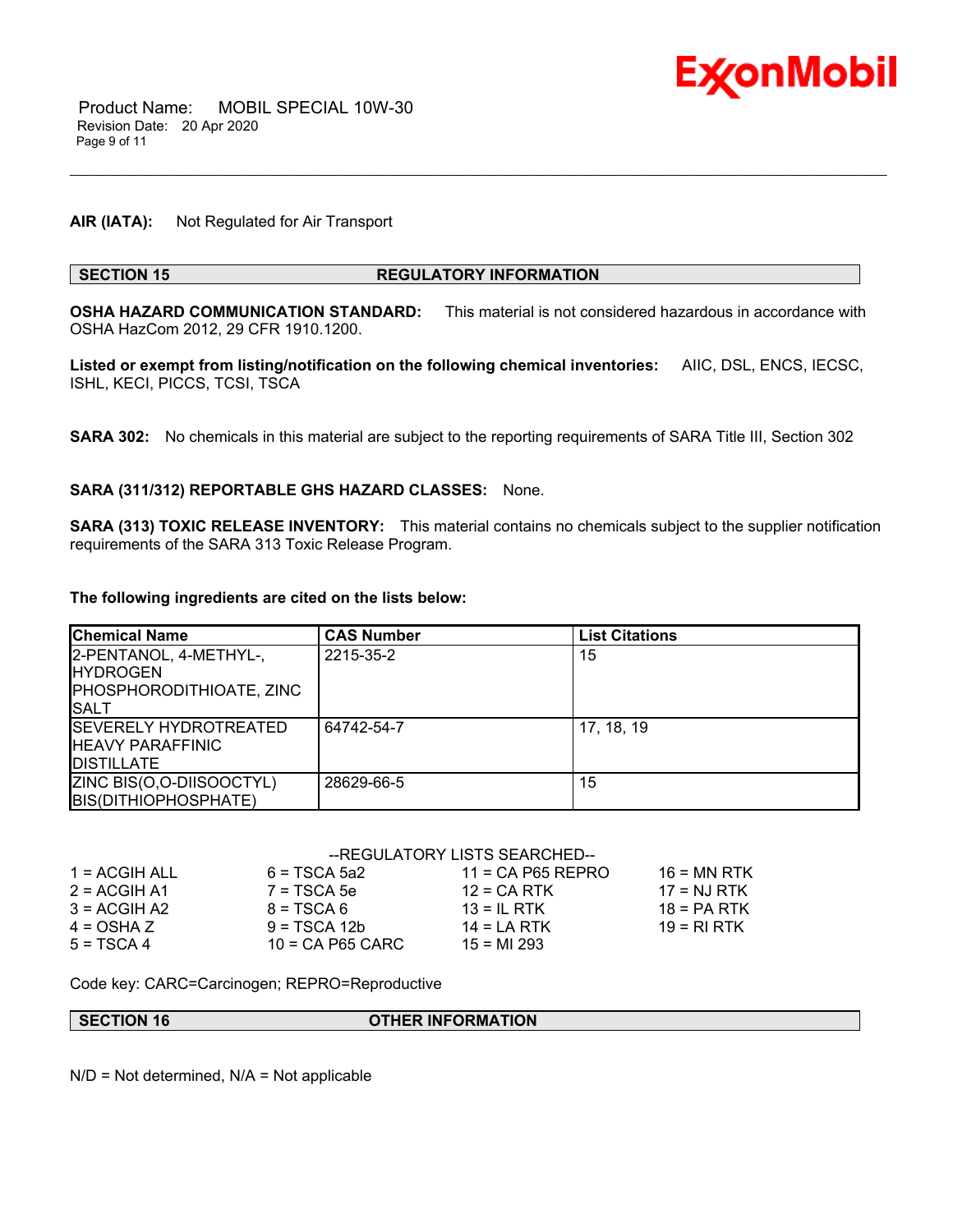

 Product Name: MOBIL SPECIAL 10W-30 Revision Date: 20 Apr 2020 Page 10 of 11

# **KEY TO THE H-CODES CONTAINED IN SECTION 3 OF THIS DOCUMENT (for information only):**

\_\_\_\_\_\_\_\_\_\_\_\_\_\_\_\_\_\_\_\_\_\_\_\_\_\_\_\_\_\_\_\_\_\_\_\_\_\_\_\_\_\_\_\_\_\_\_\_\_\_\_\_\_\_\_\_\_\_\_\_\_\_\_\_\_\_\_\_\_\_\_\_\_\_\_\_\_\_\_\_\_\_\_\_\_\_\_\_\_\_\_\_\_\_\_\_\_\_\_\_\_\_\_\_\_\_\_\_\_\_\_\_\_\_\_\_\_\_

H304: May be fatal if swallowed and enters airways; Aspiration, Cat 1

H315: Causes skin irritation; Skin Corr/Irritation, Cat 2

H318: Causes serious eye damage; Serious Eye Damage/Irr, Cat 1

H401: Toxic to aquatic life; Acute Env Tox, Cat 2

H411: Toxic to aquatic life with long lasting effects; Chronic Env Tox, Cat 2

H413: May cause long lasting harmful effects to aquatic life; Chronic Env Tox, Cat 4

# **THIS SAFETY DATA SHEET CONTAINS THE FOLLOWING REVISIONS:**

Composition: Component Table information was modified. Composition: Concentration Footnote information was modified. Composition: Defined as statement (GHS) information was modified. Composition: US GHS Footnote information was modified. Hazard Identification: US - Hazards Statement - GHS information was modified. Section 01: Company Mailing Address information was modified. Section 01: Product Code information was modified. Section 06: Accidental Release Measures - Environmental Precautions information was modified. Section 06: Protective Measures information was modified. Section 08: ACGIH Biological Limits - Allocation information was modified. Section 08: Exposure Control - Note information was modified. Section 08: Personal Protection information was modified.

Section 09: Color information was modified.

Section 09: Phys/Chem Properties Note information was modified.

Section 09: Pour Point C(F) information was modified.

Section 09: Relative Density information was modified.

Section 09: Viscosity information was modified.

Section 11 Substance Toxicology table information was deleted.

Section 11: Additional Health Information information was modified.

Section 11: Chronic Tox - Component information was modified.

Section 11: Chronic Tox - Product information was modified.

Section 11: Other Health Effects information was deleted.

Section 11: Other Health Effects information was modified.

Section 12: Ecological Information - Acute Aquatic Toxicity information was modified.

Section 12: Ecological Information - Bioaccumulation information was modified.

Section 12: Ecological Information - Biodegradation information was modified.

Section 12: Ecological Information - Mobility information was modified.

Section 13: Disposal Considerations - Disposal Recommendations information was modified.

Section 13: Disposal Recommendations - Note information was modified.

Section 13: Regulatory Disposal Information information was modified.

Section 15: List Citations Table information was modified.

Section 15: National Chemical Inventory Listing information was modified.

Section 16: Copyright - XOM information was modified.

Section 16: HCode Key information was modified.

Section 16: MSN, MAT ID information was modified.

The information and recommendations contained herein are, to the best of ExxonMobil's knowledge and belief, accurate and reliable as of the date issued. You can contact ExxonMobil to insure that this document is the most current available from ExxonMobil. The information and recommendations are offered for the user's consideration and examination. It is the user's responsibility to satisfy itself that the product is suitable for the intended use. If buyer repackages this product, it is the user's responsibility to insure proper health, safety and other necessary information is included with and/or on the container. Appropriate warnings and safe-handling procedures should be provided to

-----------------------------------------------------------------------------------------------------------------------------------------------------